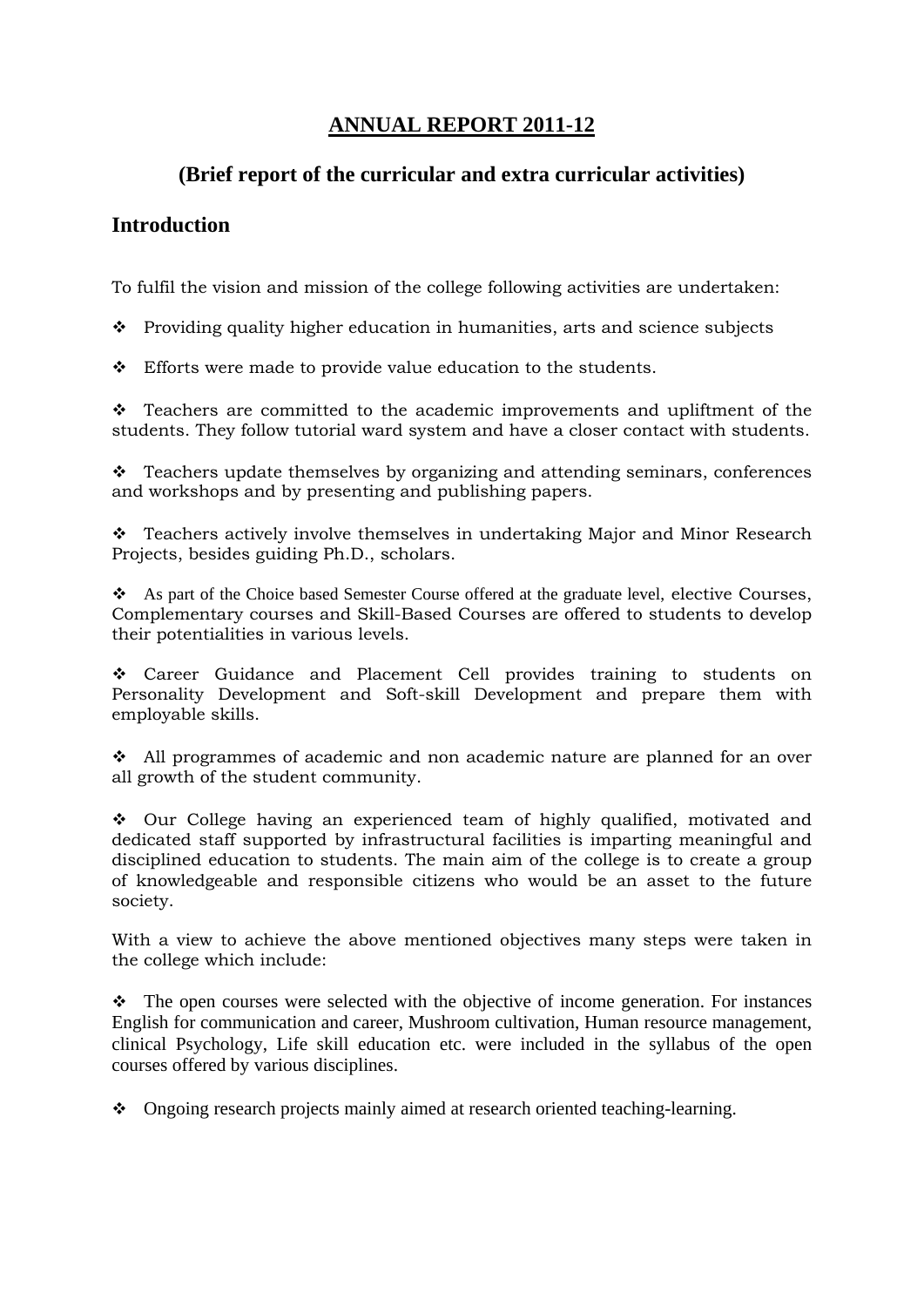Job-oriented work shops and training programmes like embroidery and jewel making, manufacturing plastic carry bags etc. were conducted under the auspices of the National Service Scheme units of the college. Many students and teachers participated in this training.

 To encourage the concern for environment the Bhoomitra Club functioning in the college has been organising various programmes. Nature camps have been conducted under its auspices to create awareness among the students the values of nature and eco- system.

 Many programmes highlighting the importance of nature and echo system has been organised by the Departments of Physics and Botany.

• Physics department encourages practices in energy conservation. Every Year, they organize invited talks on environmental issues by eminent resource persons.

 The Post Graduate Department of History & Research Centre has conducted a U.G.C Sponsored National Seminar on "Understanding the Environmental Protection in the Context of Global Warming and Climate Change" which was held at the college on 20th & 21st March, 2012. The proceeding volume of the seminar was published with ISBN Number. Based on the performance of the Chemistry Department, financial assistance has been provided by FIST to the department.

 $\cdot$  Value education is given as a part of the curriculum for the first year students of the Under Graduate courses.

\* The teachers are giving prime importance to the tutorial ward system and have a closer contact with the students. In tune with the U.G. C guidelines efforts are made to ensure the regular conduct of remedial coaching to weak students.

 Teachers update themselves by organizing and attending seminars, conferences and workshops and by presenting and publishing papers.

 Teachers actively involve themselves in undertaking Major and Minor Research Projects, besides guiding Ph.D., scholars.

 Career Guidance and Placement Cell provides training to students on Personality Development and Soft-skill Development and prepare them with employable skills.

A brief report of the achievements and activities of Sree Narayana College, Chempazhanthy from June 2011 to February 2012 is submitted herewith. There was all round progress in the college during this period. The academic face of the institution was very attractive and promising. The newly introduced CBCSS programme is being implemented in the college in a positive way as envisaged by the University of Kerala. The various aspects of the Continuous Evaluation – assignments, test papers, attendance and seminars, etc. are conducted in a commendable manner. The teaching and nonteaching staff has been tirelessly striving to implement the new system. The students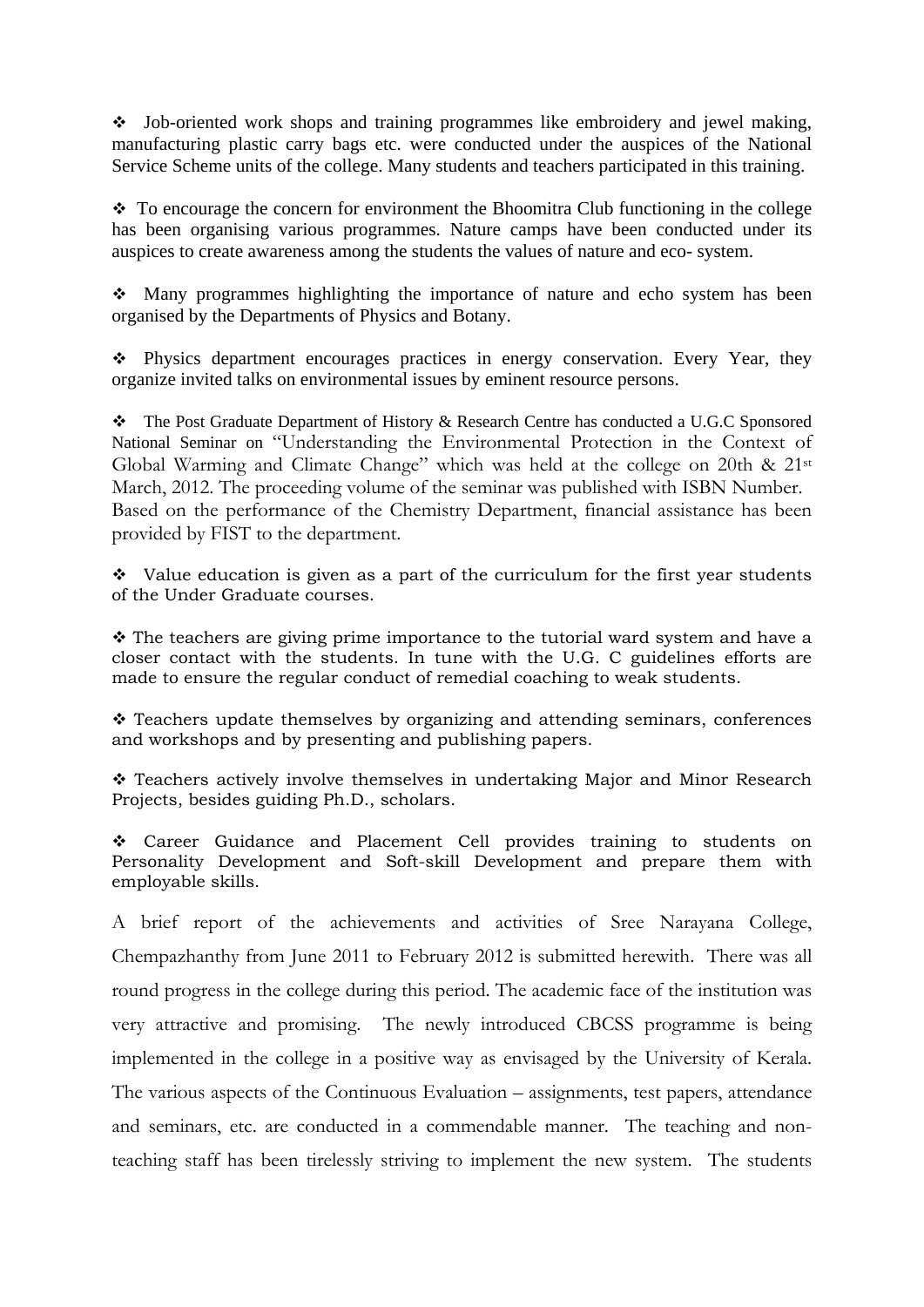turn positively to the semester system. As a result the college could bag good results in the University examinations.

The parent-teacher responsibility in education is ensured in our college by a good PTA system. All the Departments have conducted class PTA meetings. The college carries out the curricular, co-curricular and extra-curricular activities with commitment and dedication. The NSS and NCC (boys & girls) are functioning well with notable progress. All the clubs and forums are functioning effectively as directed by UGC. Most of the teachers of our college are working as External Examiners, Chairman and Chief of various University Examinations. Many teachers have participated in State, National and International Seminars and other academic programmes and some have published papers in approved journals and books in their credit.

| Subject                  | <b>First Class</b>            | <b>Second Class</b> | Third Class    | Percentage |
|--------------------------|-------------------------------|---------------------|----------------|------------|
| Mathematics              | 6                             | 11                  | 11             | 70%        |
| Physics                  | 19                            | 11                  |                | 91%        |
| Chemistry                | 13                            | 2                   |                | 51%        |
| Botany                   | 14                            | 5                   | 3              | 73%        |
| Zoology                  | 14                            |                     | 5              | 86%        |
| Geology                  | 9                             | 8                   | 5              | 100%       |
| English                  |                               | 14                  | 18             | 53%        |
| History                  | 15                            | 27                  | 4              | 64%        |
| Economics                | $\mathfrak{D}$                | 8                   | 25             | 42%        |
| <b>Political Science</b> | $\mathfrak{D}_{\mathfrak{p}}$ | 11                  | 17             | 50%        |
| Sociology                | 4                             | 9                   | 14             | 71%        |
| Psychology               | 6                             | 0                   | 4              | 54%        |
| B.Com                    | 14                            | 5                   | $\mathfrak{D}$ | 48%        |
| M.A. History             | 3                             | 3                   |                | 100%       |
| M.Sc. Chemistry          | 10                            |                     |                | 100%       |

#### • **University Results March-April 2011**

#### **Sankar's Day**

The 39<sup>th</sup> death anniversary of the founder of our college, Sri.R.Sankar was observed on 7th November 2011. The function was inaugurated by Sri. M.A. Baby, the former Minister for Education, Government of Kerala. All the teaching and non-teaching staff and some students have attended the programme. The keynote address was delivered by Sri.Kilimanoor G.Chandra Babu, Assistant Secretary, S.N. Trusts. He distributed prizes to the winners of competitions conducted as part of Founder's day.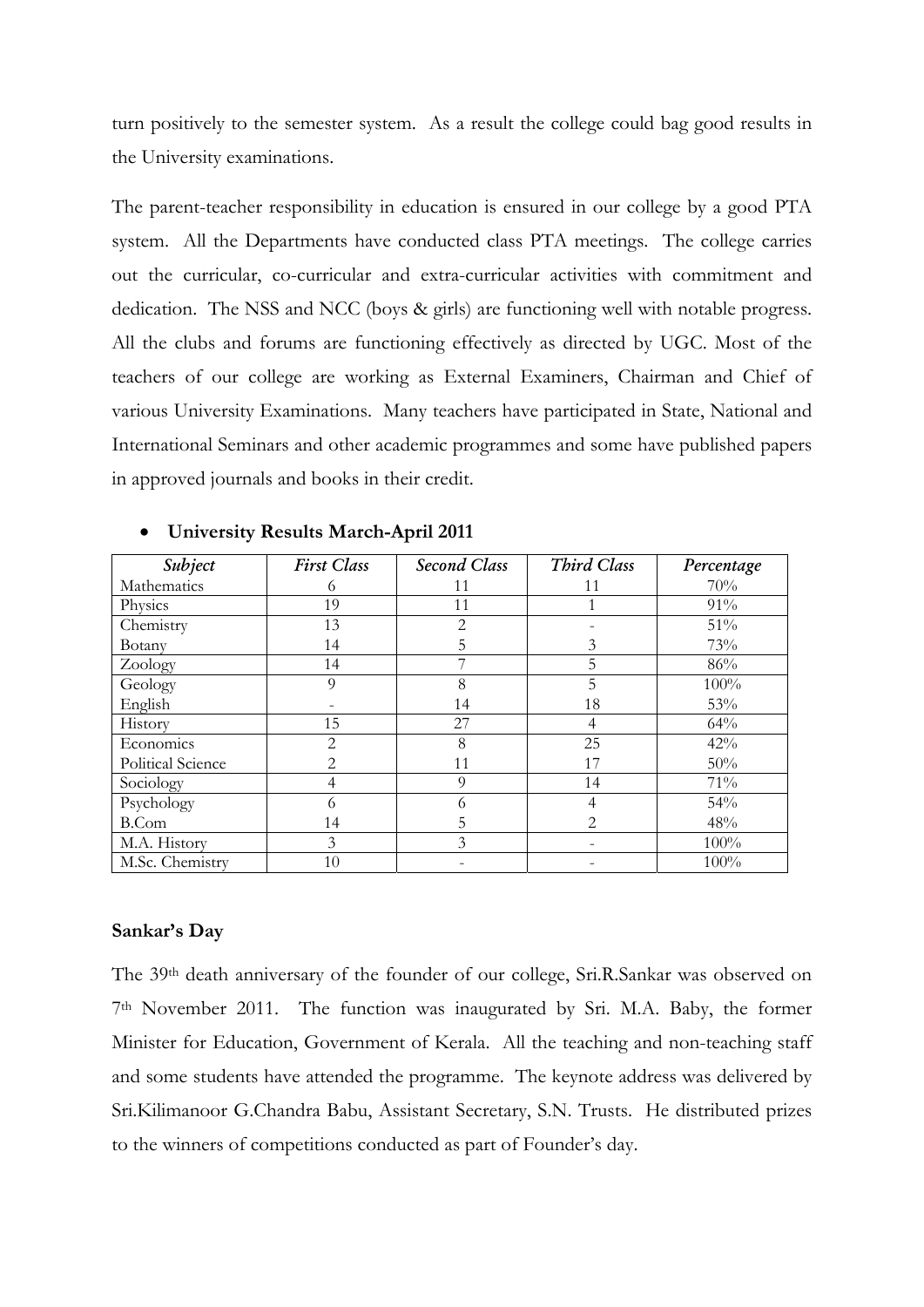### **Sivagiri Pilgrimage**

The teaching and non-teaching staff and NCC volunteers actively participated in the Sivagiri Pilgrimage at Chempazhanthy. All arrangements and facilities were provided for the pilgrims. Thousands of vehicles were given parking facility and pilgrims were given basic amenities and accommodation facilities.

### **National Seminars**

- 1) UGC sponsored National Seminar on "Green Chemistry" was conducted on 15th and 16th December 2011 by the Post-Graduate Department of Chemistry. It was inaugurated by Sri.Kilimanoor G.Chandrababu, Assistant Secretary, S.N. Trusts, Prof.R.K. Sharma of University of Delhi, Dr.Sureshchandra Kumar of Scott Christian College, Nagercoil, Dr.M.Jayaprakas, DCDC of University of Kerala, etc. participated in the Seminar.
- 2) Another National seminar approved by UGC on the topic "Understanding the Environmental Protection in the Context of Global Warming and Climate Change" which was held at the college on 20th & 21<sup>st</sup> March, 2012. A journal with ISBN No. also released in its inaugural function by the Hon'ble Vice Chancellor of University of Kerala Dr.A .Jayakrishanan.

| Sl.Nc | Department | Date       | Topic                    | Guests/Scholars participated   |
|-------|------------|------------|--------------------------|--------------------------------|
|       | Sociology  | 12.12.2011 | Psycho-social and        | Dr.M.K.C. Nair, Director, CDC, |
|       |            |            | Pathological problems of | Medical College, Tvpm.         |
|       |            |            | Adolescence              |                                |
|       | History    | 13.12.2011 | Cheras of                | Dr.T.P.Sankarakutty Nair HoD   |
|       |            |            | Mahodayapuram            | Retd, University College, Tvpm |
|       |            |            |                          | & Dr.Greeshmaletha A.P.        |
|       | Psychology | 19.12.2011 | Molistic Para Psychology | Dr.V.George Mathew, former     |
|       |            |            |                          | HOD, Department of             |
|       |            |            |                          | Psychology, University of      |
|       |            |            |                          | Kerala, Kariavattom            |
|       | Physics    | 20.12.2011 | Methodology in Physics   | Dr.T.E. Girish, Associate      |
|       |            |            |                          | Professor, Department of       |
|       |            |            |                          | Physics, University            |
|       |            |            |                          | College, Tvpm                  |
|       | Botany     | 1.1.2012   | Biodiversity of Western  | Dr.N.Mohanan, Scientist,       |
|       |            |            | Ghats                    | TBGRI, Palode                  |
|       | English    | 6.1.2012   | Media Communication      | Sebin Iqbal, Senior Editor,    |
|       |            |            | and Literature           | Business India                 |

# **State-level Seminars conducted during 2011-12**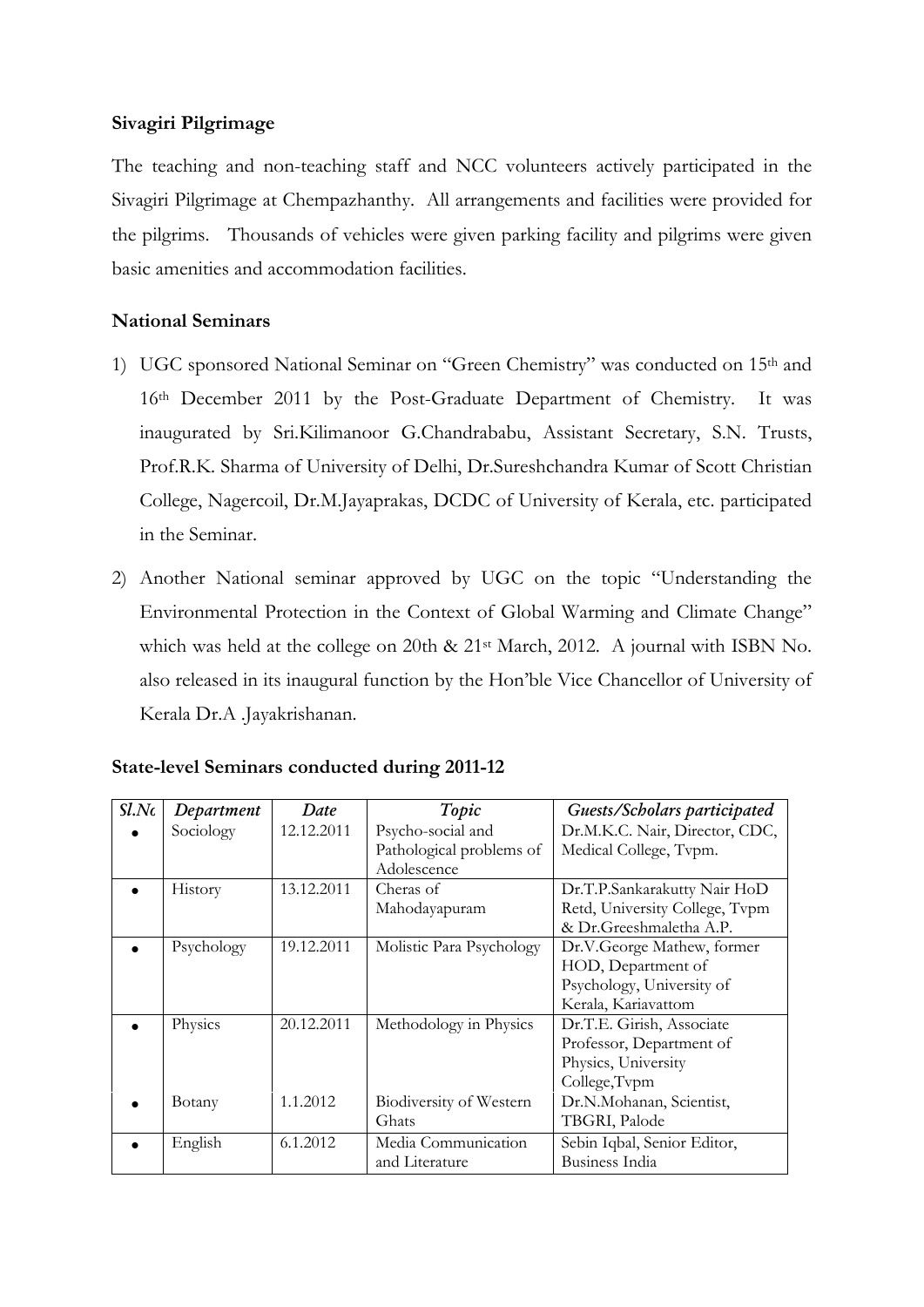| Political<br>Science | 13.1.2012                                        | Corruption and Civil<br>Society in India                            | Padmasree Prof.N.R. Madhava<br>Menon,                                                                                                                   |
|----------------------|--------------------------------------------------|---------------------------------------------------------------------|---------------------------------------------------------------------------------------------------------------------------------------------------------|
| Political<br>Science | 16.2.2012                                        | Human Rights                                                        | Justice J.B. Koshy, Chairman,<br><b>SHRC</b>                                                                                                            |
| Economics            | 17.1.2012                                        | 20 years of Economic<br>Reforms in India                            | Dr.M.K. Saradamma, HoD,<br>Dept of Economics, University<br>of Kerala, Kariavattom.<br>Released a Journal 'Journal of<br>Economic Affairs' on 15.2.2012 |
| Zoology              | 19.1.2012                                        | Fascinations of<br><b>Biodiversity Research</b>                     | Dr.A.Bijukumar, HoD,<br>Department of Aquatic Biology<br>& Fisheries, University of<br>Kerala.                                                          |
| Mathematics          | 23.1.2012                                        | Astronomy                                                           | Dr.Mary Mettilda Rose, HoD,<br>Department of Maths, All Saints<br>College, Tvpm                                                                         |
| Geology              | Scheduled<br>to conduct<br>$\alpha$<br>22.2.2012 | <b>Environmental Aspects</b><br>of Mining-Geological<br>Perspective | Prof.Manoj E.V., Department of<br>Geology, University College,<br>Tvpm                                                                                  |
| Commerce             | Scheduled to<br>conduct on<br>24.2.2012          | <b>Information Technology</b><br>in Business                        | Dr.K.I. George, Mar Ivanios<br>College, Tvpm                                                                                                            |

# **Programmes organized by Clubs and Forums**

| No. | Club                    | Convenor        | Date                      | Programme                                                                                    |  |
|-----|-------------------------|-----------------|---------------------------|----------------------------------------------------------------------------------------------|--|
| 1.  | Planning<br>Forum       | Dr.V.A.Jameela  | 30.09.2011                | Orientation Class                                                                            |  |
|     |                         |                 | 29.11.2011&<br>13.12.2011 | Quiz Competitions                                                                            |  |
|     |                         |                 | 19.01.2012                | Poster Exhibition on Lokpal Bill                                                             |  |
| 2.  | Health                  |                 | 10.10.2011                | Seminar on 'Physical Health',                                                                |  |
|     | Education               |                 |                           | Dr.S.Thankam & Dr.Mini                                                                       |  |
|     | Club                    |                 |                           | Arunkumar, Anadiyil                                                                          |  |
|     |                         |                 |                           | Hospital, Tvpmparticipated                                                                   |  |
|     |                         |                 | 3.2.2011                  | Yoga, Meditation and Stress                                                                  |  |
|     |                         |                 |                           | Management' class by Dr.Anjana R.                                                            |  |
|     |                         |                 | 6.2.2011                  | Pamphlets regarding cancer                                                                   |  |
|     |                         |                 |                           | awareness distributed                                                                        |  |
| 3.  | Nature Club             | Dr.Anilkumar S. | 10.10.2011                | Inauguration, Vinayan R., ACF, Social<br>Forestry Division & K. Udayanan                     |  |
|     |                         |                 |                           | Nair, Forester                                                                               |  |
|     |                         |                 | 10.12.2011                | One day tour to TBGRI, Palode (100<br>students)                                              |  |
| 4.  | Performing<br>Arts Club | Dr.Uthara Soman | 21 to 24<br>October 2011  | 3 students participated in the<br>competition of Sree Chithra<br>Thirunal Arts Festival 2011 |  |
|     |                         |                 |                           | Conducted Cultural programmes<br>$\bullet$<br>in the College Union Inaugural<br>Function     |  |
|     |                         |                 |                           | Sanju Soman got III Prize in<br>Photography in the arts festival                             |  |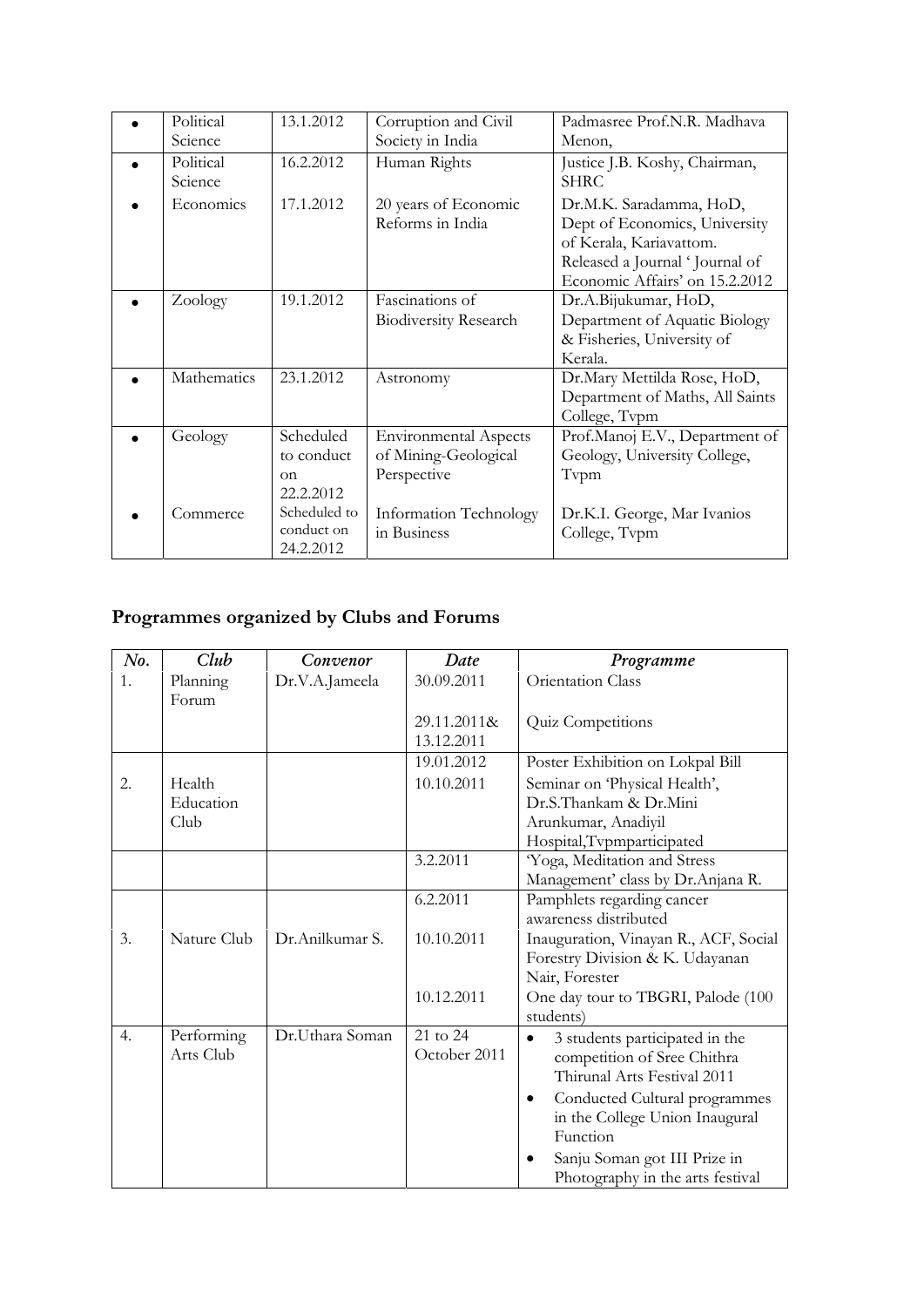|     |                                |                            |                                          | Dwani 2011 organized by CET,<br>Tvpm.                                                                                                                                                        |
|-----|--------------------------------|----------------------------|------------------------------------------|----------------------------------------------------------------------------------------------------------------------------------------------------------------------------------------------|
| 5.  | Women's<br><b>Study Centre</b> | Dr.C.R.<br>Kalakumari      | 21.11.2011                               | Inaugurated by Justice D. Sreedevi                                                                                                                                                           |
| 6.  | Human<br>Rights<br>Forum       | Dr.P.S. Vijaya<br>Natharaj | 9.12.2011                                | Orientation Class by Convenor<br>$\bullet$<br>Seminar on "Role of Youth in the<br>$\bullet$<br>Protection of Human Rights".<br>Keynote address by Justice<br>J.B.Koshy                       |
| 7.  | Debate Club                    | Dr.N.Sreekala              | 13.12.2011                               | Conducted 3 grooming sessions<br>Debate competition on the topic<br>"Reality shows Misleading Malayali<br>Youth", followed by Open Forum<br>Best Debator : Abhijith S.R.<br>(IV Sem English) |
| 8.  | Media Club                     | Dr.Manu<br>Remakanth       | 6.1.2012                                 | Seminar on 'Media<br>1)<br>Communication and Literature',<br>Talk by Sebin-Iqbal, Senior<br>Editor, Business India<br>Photo Exhibition on Nature<br>2)<br>Classic Film Fest<br>3)            |
| 9.  | Science Club                   | Dr.Sreelatha S.            | 24.1.2012                                | Quiz Competition                                                                                                                                                                             |
|     |                                |                            | 30.1.2012                                | Seminar on Nuclear Power Plants.<br>Experts from Kudamkulam<br>participated                                                                                                                  |
| 10. | Music Club                     |                            | 1.2.2012                                 | Krishna (II English) grabbed 3rd<br>1)<br>prize in Music in the EQUINOS<br>organized by Lourdes Matha<br>College                                                                             |
|     |                                |                            | 11.2.2012                                | Conducted Cultural programmes<br>2)<br>in the Alumni Meeting                                                                                                                                 |
| 11. | <b>Book Club</b>               |                            | 16.2.2012                                | Conducted book review competitions<br>and distributed prizes to the winners<br>Rahul Prasannan, Sonu S. and Sanju<br>Soman                                                                   |
| 12. | Anti-Ragging<br>Cell           | Dr. Jayaraj                | Scheduled to<br>conduct on<br>March 2012 | $\bullet$<br>Talk on Psychological Aspects<br>Display of Boards in the Campus<br>$\bullet$<br>Obtained Anti-ragging<br>$\bullet$<br>declaration both from Parents &<br>Students              |

### **National Service Scheme (NSS)**

The NSS Units (4 Nos.) of our college have conducted a series of programmes this year with a view to cultivate a sense of duty, co-operation and self-help among the students. The major programmes during this year include Nature Camp, Blood Donation Camp, Legal Literacy Programme, Anti-ragging Campaign, Campaign Against Drug Abuse, Inter-Departmental Quiz Competition, Training in Embroidery and Glass Painting, Kala Jyothi programme of Kerala State Women's Commission, etc. The NSS units observed International Blood Donor's Day (14.6.2011), National Blood Donation Day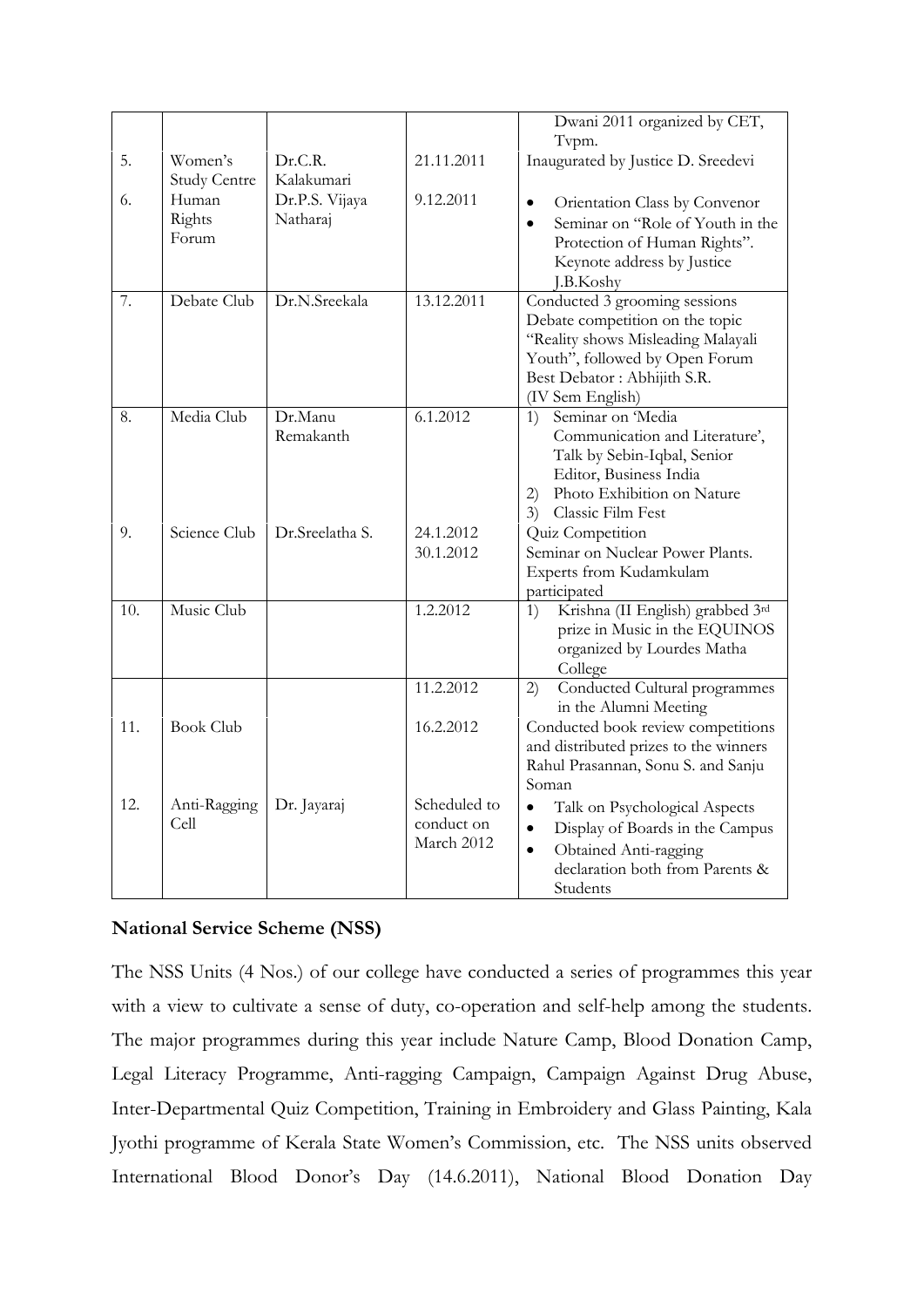(1.10.20114), World AIDS Day (1.12.2011) etc. The Annual Seven Days Camp was successfully conducted at SN College Campus from 22.12.2011 to 28.12.2011.

#### **National Cadet Corps (NCC)**

 The enrolled strength of the NCC (Girls Wing) unit in the college is 160. Two cadets attended the Pre-RD camp held at Kollam from 23.12.2011 to 3.1.2012. Twentyseven cadets attended the Annual Training Camp held at Neyyar Dam from 7.12.2011 to 16.12.2011. Thirty two cadets attended the 'B' certificate examinations and thirty-seven cadets attended the 'C' certificate examinations. The Boys Wing (130 Nos.) also done similar activities. Ratheesh R. Nair, Senior Under Officer participated in the pre-Republic Day Parade Camp and Vishnu Sivan, 1st Psychology, attended National Camp.

#### **Alumni Association – 'CHESNA'**

A meeting of Alumni Association of the college was held on 11th February 2012 in the College campus. The family meeting of former students (CHESNA) was inaugurated by the Principal, Dr.A.Sushamadevi. Sri.Sarathchandraprasad, President of CHESNA, Sri.Ayilam Unnikrishnan, General Secretary, etc. participated in the function. Fifteen meritorious and financially backward students selected from each Department were given scholarships of Rs.1500/- each. Students secured Second Rank in Geology and Sociology were given mementos. Students who got medals in the international, national and state sports events were also felicitated and given mementos in the 'CHESNA' meeting.

#### *Candidates qualified: NET/SLET/GATE etc.*

The Department of Chemistry& History conducted UGC-NET coaching programme in the college with the financial assistance from the University Grants Commission. The coaching was arranged for the benefit of the Post Graduate students of the college. Five students of Chemistry qualified the CSIR NET. Five students of Chemistry qualified the NET. They are:

(1) Praveen (2) Shine (3) Athira (4) Surya Two students in History qualified the NET. They are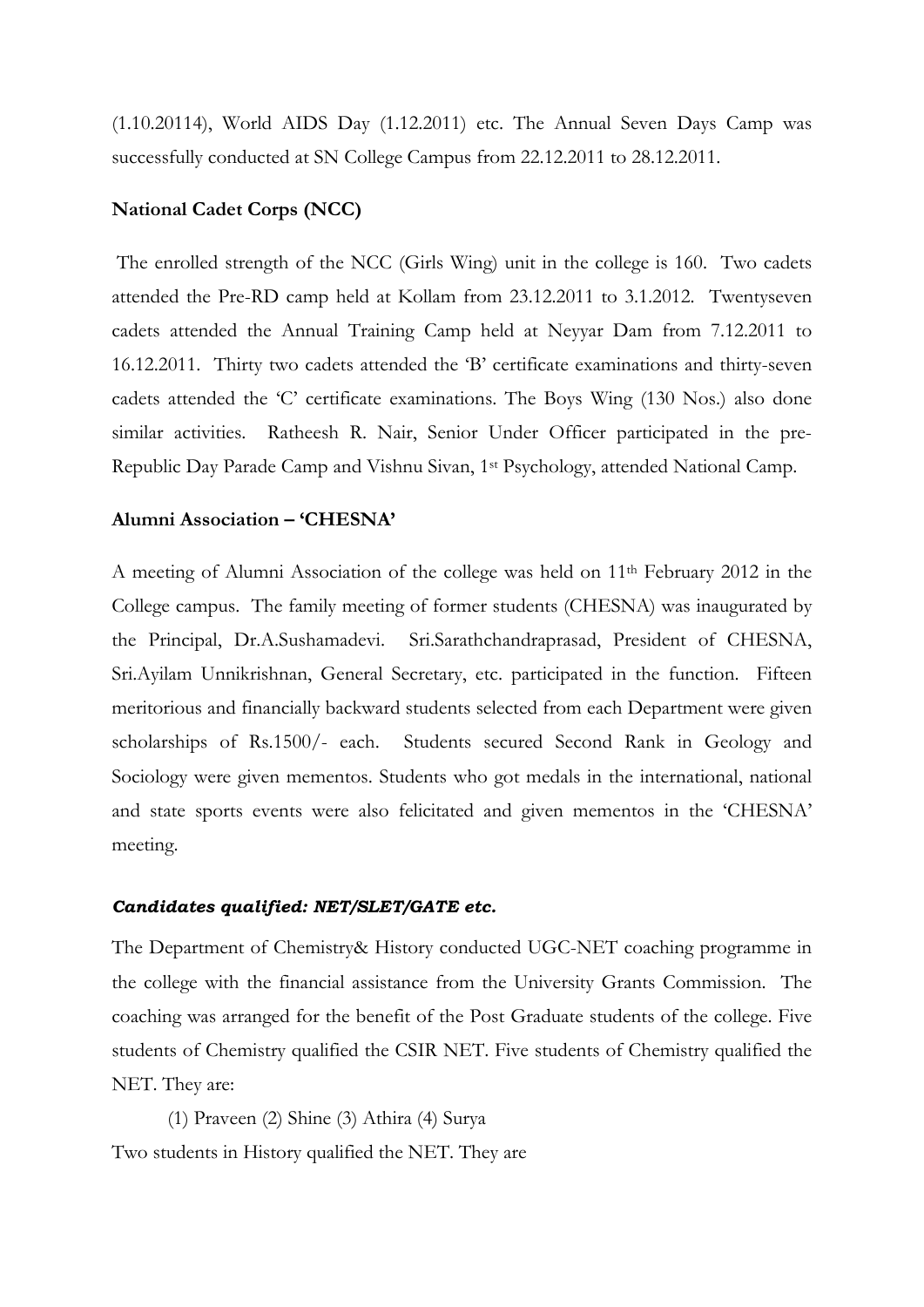(1) Athira (2) Umesh Mani

# **Achievements of students in sports and games (2011-12)**

The college won the following championships during 2011-12.

- Kerala University Inter collegiate Aquatics (Men) Champions
- Kerala University Inter collegiate Water-polo (Men) Champions.
- Kerala University Inter collegiate Cycling (Men) Champions.
- Kerala University Cycling (Women) Champions.
- Kerala University Inter collegiate Athletics (Men) Champions.
- Kerala University Inter collegiate Hockey (Women) Champions.

### **Notable Individual Achievers (Sports)**

- Kezia Varghese (III DC Sociology) represented India for the International Cycling Championship on 10<sup>th</sup> September to 12<sup>th</sup> September 2011 held at Thailand. She secured two gold medals and two silver medals in the All India Inter University Cycling Champions held at Punjabi University, Patiala and one gold medal, one silver medal and two bronze medals in the National Track Cycling Championship held at Amritsar, Punjab.
- Al Siraj (I DC Physics) represented India for the Junior International Water Polo Championship held at Indonesia. He won II Place in National Water Polo Championship held at Bangalore.
- Vinaya Vijayan (III DC, Geology) got one silver medal and two bronze medals in the All India Inter - University Cycling Championship held at Punjabi University, Patiala and received two gold medals in the National Road Cycling Championship held at Maharashtra.
- Aneesh Babu V. (I DC Sociology) participated in the National Junior Water Polo Coaching Camp held at Bangalore. He secured III Place in the All India Inter University Water Polo Championship and II place in the Senior National Championship held at Ranchi.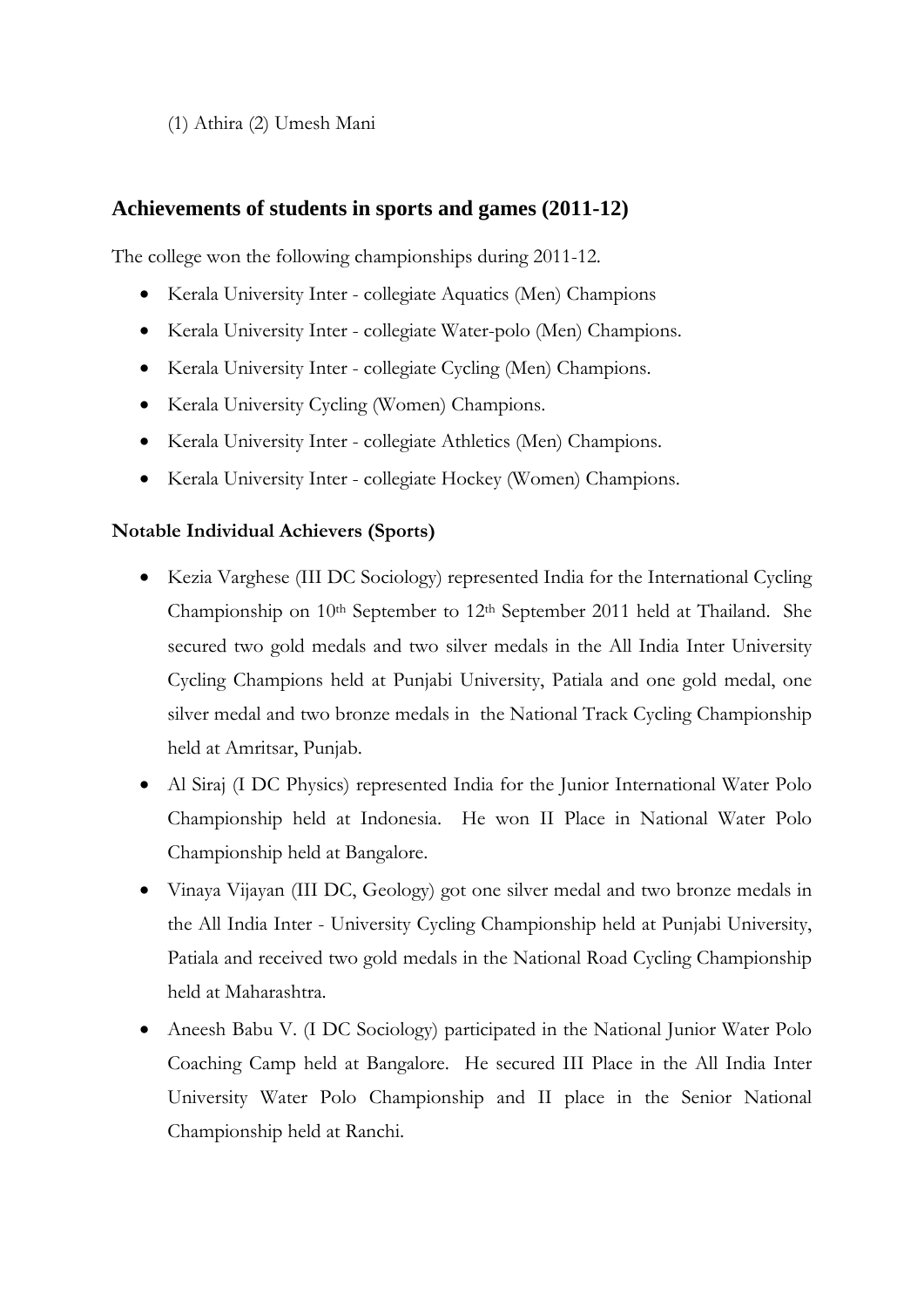- Nathasha Chacko (II BA English) got First place in the Heptathlon and First place in Long Jump in the Junior National Athletic Championship held at Bangalore.
- Chinchu A.M. (III BA English) won II place in the Women's State Hockey Championship and III place in the South West Zonal Inter - University Hockey Championship held at Salem.

**(1) Natasha Chacko** of Fifth Semester BA English Language and Literature secured: a) First place in Long jump and first place in Heptathlon in the Kerala University Inter Collegiate Athletic Meet

b) First place in Heptathlon at the South Zone Junior Athletic Championship held in Hyderabad in August 2011 and Second place in Long Jump

c) First place in Long jump and Heptathlon at the All India Inter Zonal Junior Athletic Championship on  $31<sup>st</sup>$  August 2011

**(2) Reshma LS** of Third Semester BA English Language and Literature secured:

a). Second place in Senior State Wrestling Competition

b) Third place in Junior State Wrestling Competition

c.) First place in Inter Collegiate Wrestling Competition

**(3) John Abraham** of First Semester BA English Language and Literature

a.) Winner of State Level Inter University Championship in Aquatic Competition held in September 2012. (50 m Butterfly stroke, 100m Butterfly stroke, 100 m Free style). He has now gone to participate in the Nation Aquatic Meet in Calcutta

**(4) Abhinanda VS** of First Semester BA English Language and Literature

a. Winner of State Level Inter University Championship in Aquatic Competition held in September 2012. (100m Back Stroke. 50m Back Stroke, 4x100 m Medley Relay)

**(5) Alsiraj A** of I semester B.Sc. Physics has got first prize in water polo at the state level competitions held at Trivandrum during June 2011. He has participated in 38<sup>th</sup> Junior National aquatic Championships 2011 held at Bhopal from 5-9 August 2011 and secured  $3<sup>rd</sup>$  place for water polo (boys). He has also participated in the  $65<sup>th</sup>$  Senior aquatic championships-2011 conducted by Jharkand swimming association from 16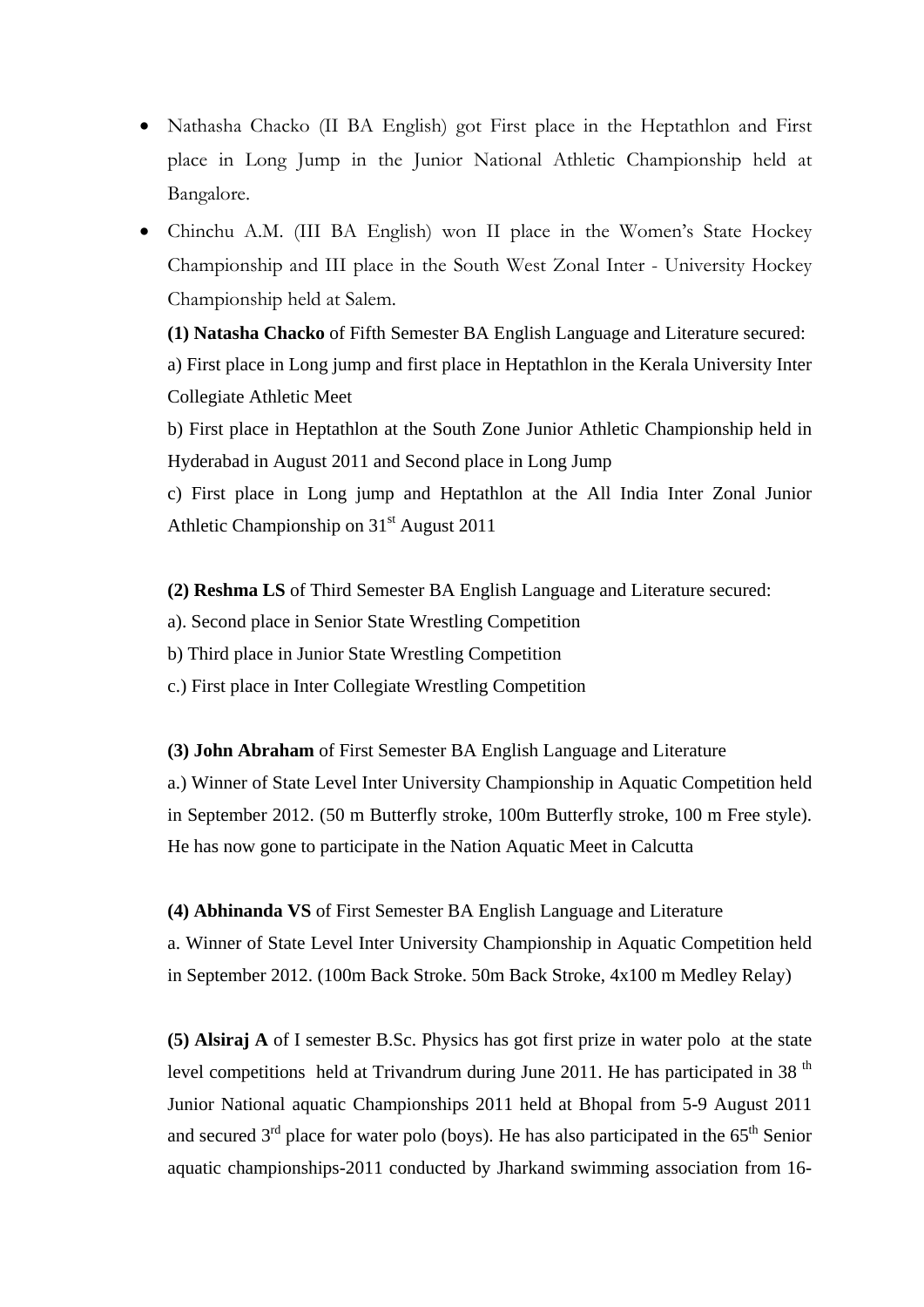20 November 2011 at Ranchi under the auspices of Swimming federation of India. He was able to participate in the  $7<sup>th</sup>$  Asian age group championships from 5-13 October 2011 at In Lumban Tirta Swimming Stadium, Palembang South Sumatera, Indonesia and got  $4<sup>th</sup>$  place for water polo.

**(6) Lekshmi M.G.** of I semester B.Sc. Physics has participated in 38<sup>th</sup> Junior National aquatic Championships 2011 held at Bhopal from 5-9 August 2011 and secured first prize and Gold medal for water polo (girls). During II semester she has participated in 39<sup>th</sup> Junior National aquatic Championships 2012 held at Chennai from 11-15 July 2012, and secured first prize and Gold medal for water polo (girls).

(7) **Krishnendu and Anjitha TP,**  $2^{nd}$  year Sociology students participated in National Road cycling and Track cycling championship.

**(8) Ms. Anjitha T.P,** Department of Sociolgy participated in National track cycling championship held at Patiala in 2011 and secured one gold and one silver medal. She also participated in National road cycling championship held at Bihar in 2011 and secured two gold and one silver medals. She participated in National road cycling championship held at Pune in 2012 and secured two silver and one bronze medals. She participated in National track cycling championship held at Amritsar in 2012 and secured two silver and one bronze medals.

**(9) Ms.Krishnendu** participated in National track cycling championship held at Patiala in 2011 and secured two bronze. She participated in National road cycling championship held at Bihar in 2011 and secured two silver and two bronze medals. She participated in National road cycling championship held at Pune in 2012 and secured one gold medal. She also participated in National track cycling championship held at Amritsar in 2012 and secured one silver and one bronze medal.

### **SREEKUMAR.K.S**

### **S5, ECONOMICS**

#### Participated in

- $\bullet$  National Road cycling Championship for 100km Mass start held at Bihar from 14<sup>th</sup> to  $17<sup>th</sup>$  April 2012.
- $\triangleleft$  National Mountain bike cycling championship 40 km line trials at Jammu and Kashmir from  $19<sup>th</sup>$  to  $12$  Aug  $2012$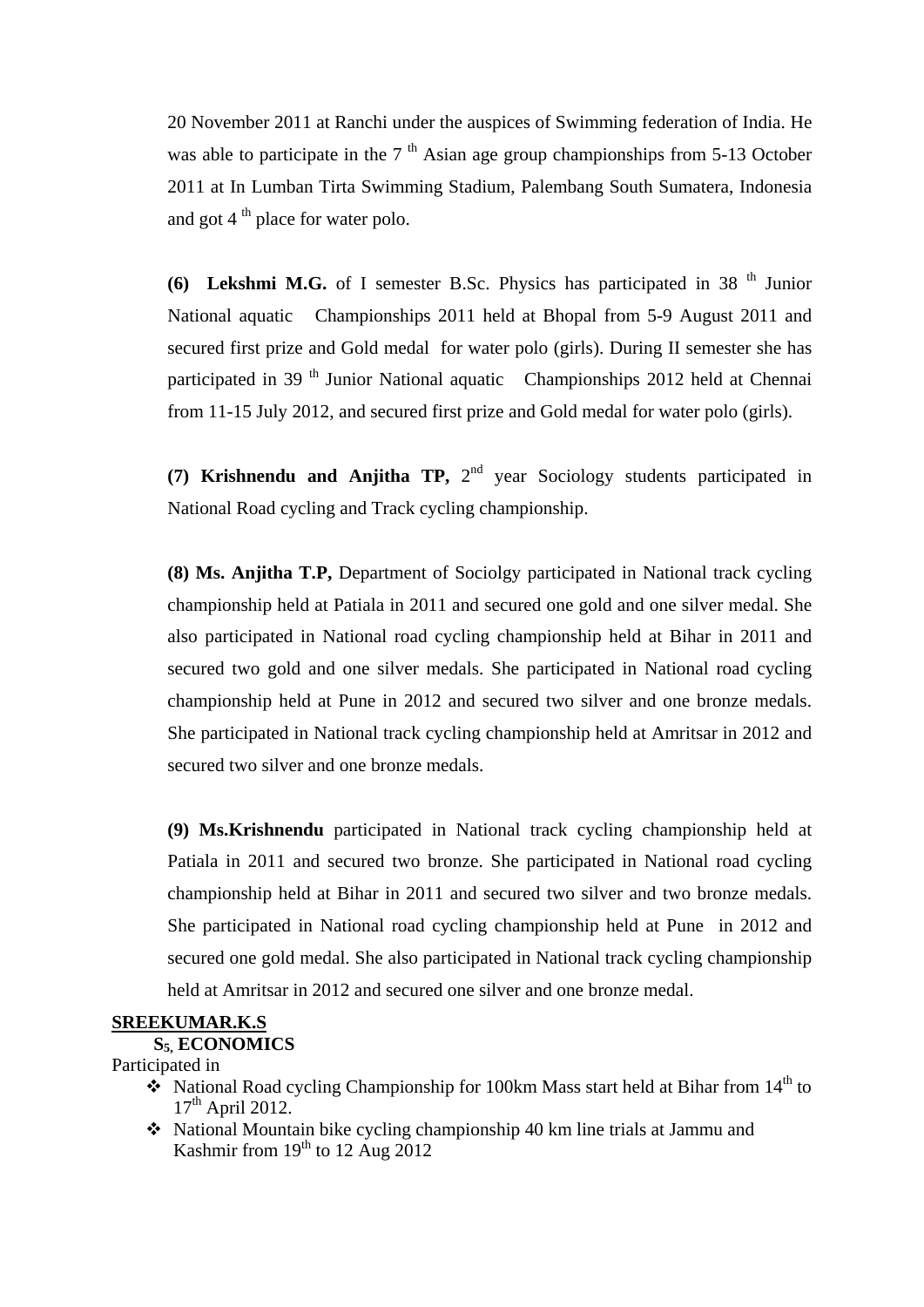- All India Inter University 30km point race (track) and 60 km team line trial (road) at Punjab university, Patiala from Oct 28 to Nov  $1<sup>st</sup>$  2011
- National road championship120km mass start and 50 km team line trial held in Pune from  $1<sup>st</sup>$  to  $4<sup>th</sup>$  Dec2011
- National track cycling championship 10km elimination race at Amritsar from  $14<sup>th</sup>$  to  $18^{th}$  Jan 2012
- National Mountain bike championship 100km at Pune from  $5<sup>th</sup>$  to  $9<sup>th</sup>$  march 2012
- National road cycling championship held at Maharashtra.

Selected in

 $\cdot \cdot$  The all India Inter university championship to be held at Ludhiana starting from 20<sup>th</sup> to25th Nov 2012.

Bagged

- $\ddot{\bullet}$  4<sup>th</sup> position at the state road cycling championship for 5km mass start held at Typm on 29 Sept 2012.
- $\div$  3<sup>rd</sup> position in the state track cycling championship for 5km.
- $\cdot$  3<sup>rd</sup> position at the state mountain bike championship for 30km mass start held at Kozhikode on 29 April 2012
- $\cdot \cdot$  2<sup>nd</sup> position at the intercollegiate 15 km point race competition in Typm from 12 to 13 oct 2011
- $\cdot$  4<sup>th</sup> position in state road cycling championship for 60 km mass start o 20 Nov 2012
- $\cdot$  5<sup>th</sup> position in 50 km mass start state road cycling championship in Typm on 2 April 2011
- $\cdot \cdot$  2<sup>nd</sup> position in 20 km time trial mountain bike cycling championship held at Idukki
- $\cdot \cdot$   $2<sup>nd</sup>$  prize in the intercollegiate competition for 5 km mass start on 1/10/2012 in Typm

### SALU BS

S<sub>1</sub>ECONOMICS

 $\sqrt{\cdot}$  Won the first place in the water polo at the 39<sup>th</sup> Junior national aquatic championship 2012 held at Chennai from  $11<sup>th</sup>$  to  $15<sup>th</sup>$  July 2012

# SREELAL M.S

# S1ECONOMICS

Won

- $\bullet$  3<sup>rd</sup> place in the All India inter University Water polo championship held at Kolkata.
- $\cdot \cdot$  2<sup>nd</sup> place in the junior water polo Championship held at Bhopal.
- $\cdot \cdot$  1<sup>st</sup> place in the inter Collegiate water polo championship
- $\cdot \cdot$  1<sup>st</sup> place in 50mtrs butterfly stroke in the inter collegiate Aquatics championship.

# AKHILA S.R

# III ECONOMICS

Won

- $\cdot \cdot \cdot$  2<sup>nd</sup> place in Women's' State hockey championship
- $\cdot \cdot$  2<sup>nd</sup> place in the inter collegiate championship.

# DHANYA .O

### III ECONOMICS

Won

- $\bullet$  2<sup>nd</sup> place in the women's' state hockey Championship.
- $\cdot \cdot$   $2^{nd}$  place in the intercollegiate hockey championship.

VINEETHA.B

#### III ECONOMICS

Won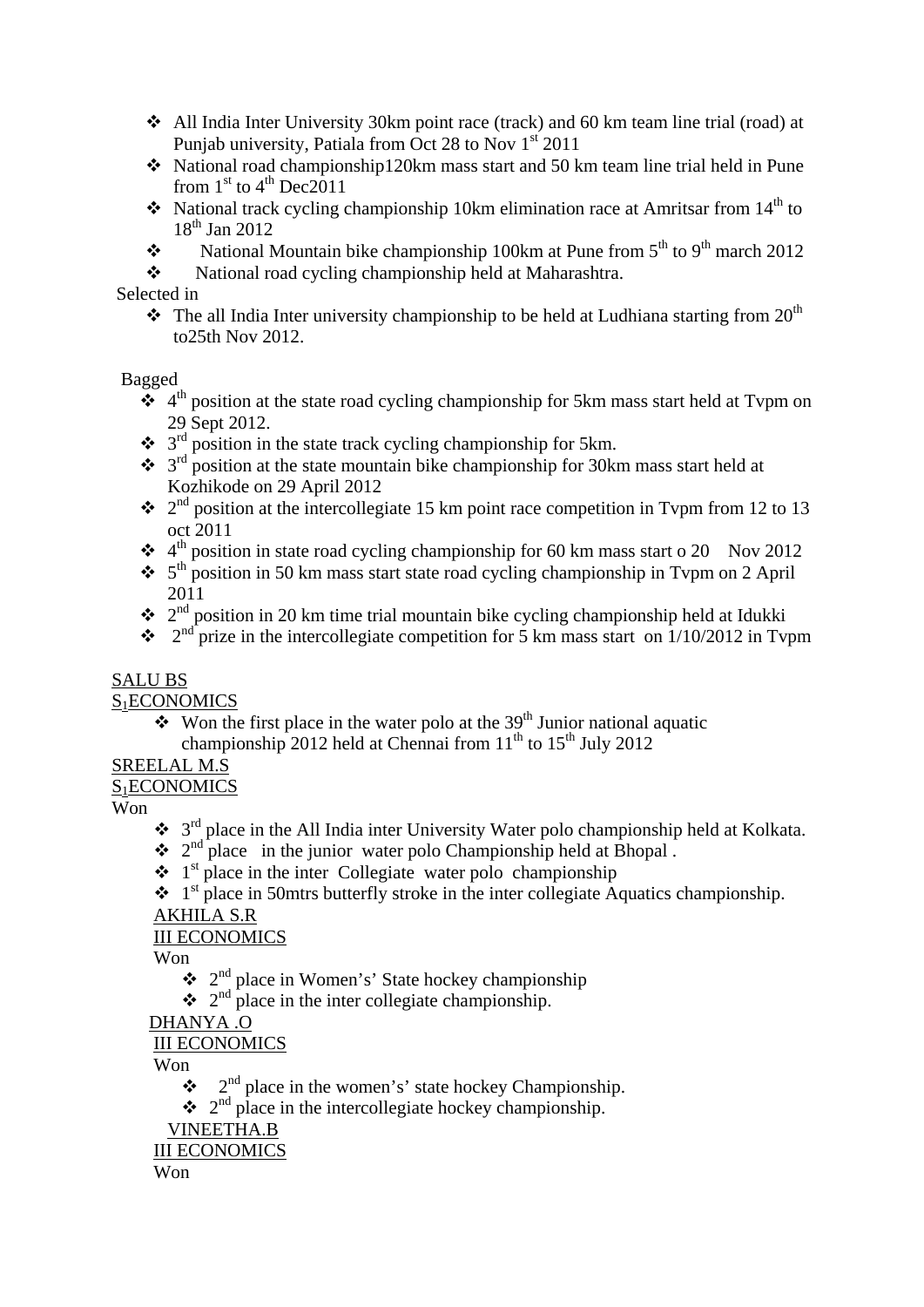$\cdot \cdot$  2<sup>nd</sup> place in the inter- collegiate hockey championship. AKHIL.S.K S<sub>3</sub>ECONOMICS Won  $\cdot \cdot$  2<sup>nd</sup> place in the All India Interuniversity Athletics (Decathlon)  $\cdot \cdot \cdot$  1<sup>st</sup> place in Decathlon in the inter collegiate athletics.

#### **Achievements in Arts and Arts fields**

a) Shilpa Balagangadharan and Remya ramesh of final BA Psychology and Praseetha Asokan of IV semester won the second prize in 'MANOMEDHAM' quiz competition organized by karunasai at Psychopark, Vellanadu on 17‐12‐2011.

b) Remya Ramesh of our department got the cash award for scoring highest marks in Malayalam last year sponsored by Gurukulam, Chempazhanthy in connection with chathayam day celebration.

C ) **Krishna RK**, First Semester BA English Language and Literature participated in a. Dwani Idol conducted by CET in September 2011.

b. Cross Roads conducted by Mar Baselios College in October 2011

c. Festival of Lourdes Matha College in January 2012 ( $3<sup>rd</sup>$  place)

d. Festival of St Thomas Training College, September 2011.

e) Secured First place in Duet song competition &First place in Group Song

f) Participated in Kerala University Youth Festival, January 2012

#### **Enquiry Committee**

- The Enquiry Committee of the College consisted of Sri. R. sasi (Convener), Dr.Swapna Gopinath, Dr. Aravind Thampi and Dr.S.S.Biju. The committee functioned extremely well during the reporting period.
- All the cases reported to the committee were dealt in time.

#### **Alumni Association – 'CHESNA'**

A meeting of Alumni Association of the college was held on  $11<sup>th</sup>$  February 2012 in the College campus. The family meeting of former students (CHESNA) was inaugurated by the Principal, Dr.A.Sushamadevi. Sri.Sarathchandraprasad, President of CHESNA, Sri.Ayilam Unnikrishnan, General Secretary, etc. participated in the function. Fifteen meritorious and financially backward students selected from each Department were given scholarships of Rs.1500/- each. Students secured Second Rank in Geology and Sociology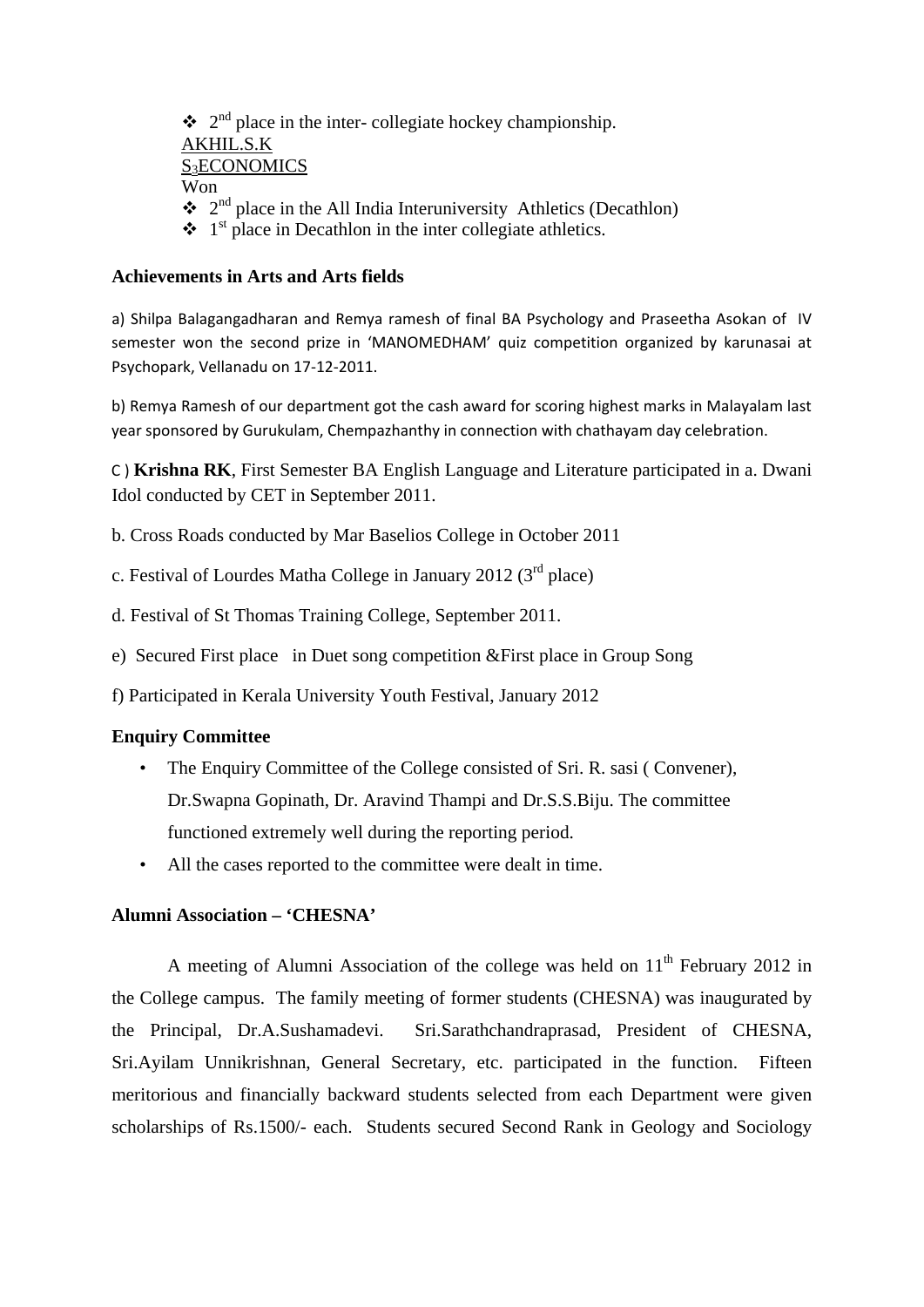were given mementos. Students who got medals in the international, national and state sports events were also felicitated and given mementos in the 'CHESNA' meeting.

#### **PERFORMING ARTS CLUB -2011-12**

 As per the direction of the college academic committee and council the performing arts club was constituted with Dr.Uthara Soman as the Convener of the Club and Mr.Ratheesh, Dr.Thulasidharan, Dr.Swapna Gopinath and Smt.N B Lekha as the members.

First meeting of the club was conducted on  $27<sup>th</sup>$  September 2011 in which the members and the convener discussed and planned the forth coming activities of the club. Later on October  $3<sup>rd</sup>$  2011, first year and second year students interested in arts from different departments were made to gather and after a brief screening they were enrolled into the club.

 Students members of the club were selected and sent to participate in the competitions of **Sree chithira thirunal arts festival 2011**, conducted by Sree Chithira Home on October  $21<sup>st</sup>$  to  $24<sup>th</sup>$ . Student who participated are as follows.

 Kareena Rajagopal – Kuchupadi Amal Raj R- Folk Dance. Sudeesh, Gukul Govind and Arya Gopinath- Painting and Drawing.

 The cultural programmes associated with the **College Union** inauguration was held under the auspicious of performing arts club. Dances in the programme was performed by Amal Raj, Adarsh, Geethu Dinesh, Arya Prasad, Krishnaveni. Cinematic songs were sung by Baiju, Rajesh, Krishna, Kiran, Shahida and Amrita

 In the arts festival **Dwani 2011**, organized by College of Engineering Technology Trivandrum, Sanju Soman grabed 3rd prize for photography.

In the arts festival **EQUINOS** organized by Lourdes Matha College on January 31<sup>st</sup> and February  $1<sup>st</sup>$ ,. Krishna. 2nd year student. Dept. of English grabbed  $3<sup>rd</sup>$  prize.

The cultural programmes associated with **CHESNA**, Old student association of S.N.College, chempazhanthy on  $11<sup>th</sup>$  February, 2012 was also co- ordinated and executed by the Performing Arts Club. Amal Raj, Adarsh, Geethu Dinesh and ReemaV.S presented solo as well as group dances. Music performances were beautifully done by Baiju, Rajesh, Krishna and other members of the club.

In the cultural event **Miracle 2012** , organized by Mary Matha College Tvpm at Nishagandhi Auditorium on 23.03.2012, Amal Raj , 2dd DC B.Com grabbed 1st prize for Semiclassical Dance and 2<sup>nd</sup> Prize for Choreo Dance.

He also won  $2<sup>nd</sup>$  Prize for Choreo Dance in 'Fuse out' organized by Govt. Engineering College, Barton Hill.

Career Guidance and Counseling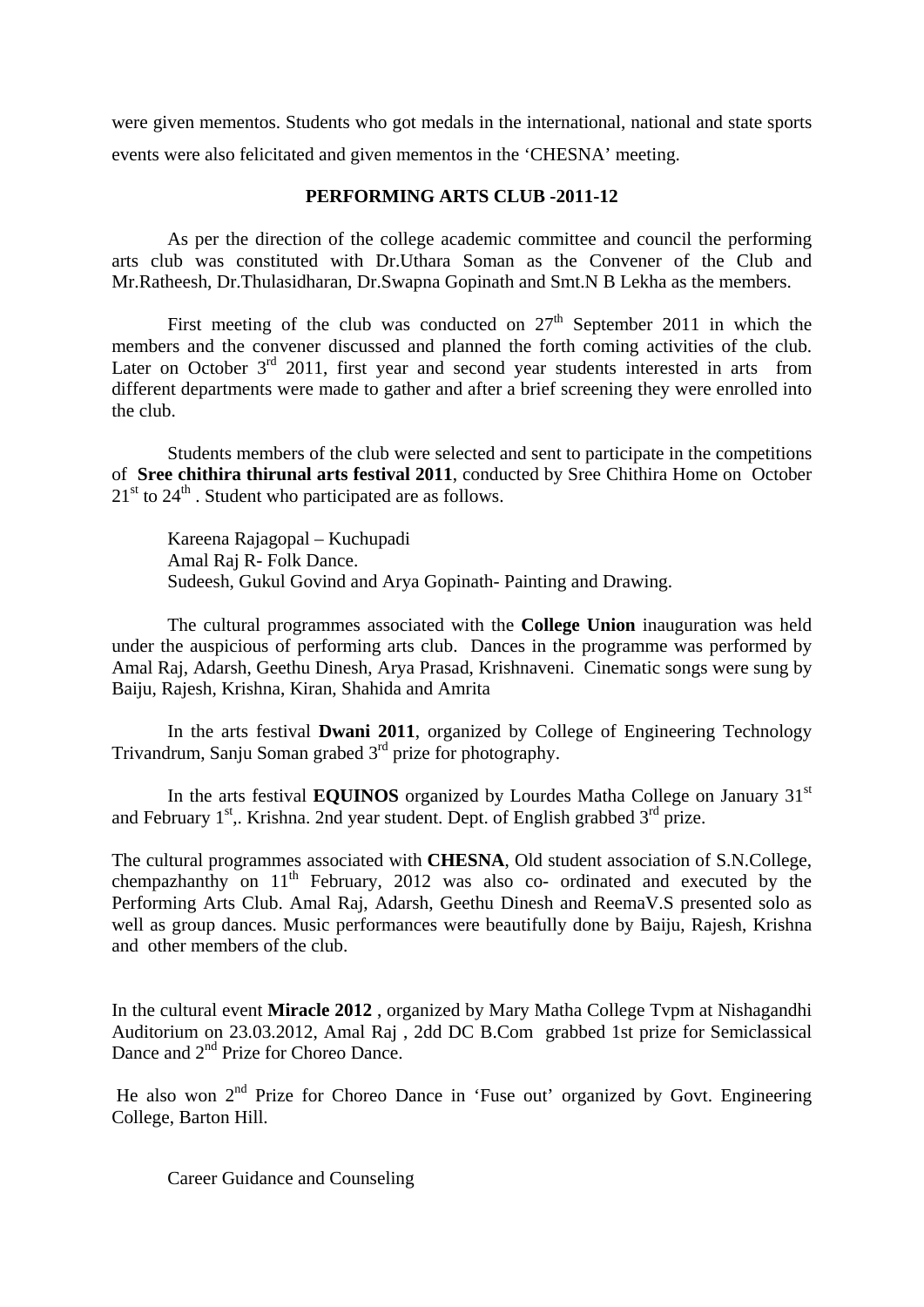- About 54 students were benefited from the counseling offered by the department of Psychology.
- Individual career counseling was given to 22 students by Dr. Aravind Tampi.
- A well equipped NET Café was inaugurated in the general library during the reporting year and continuing its function.

Planning Forum

- The following programmes were conducted: (1) Quiz competition (2) Poster Exhibition (3) A discussion on environmental pollution on 24-01-2012
- (4) Cleaning programme in the campus
- (5) Debate on 23-03-2012

# Human Rights Forum

- More than 50 students are the members of this forum
- A discussion on the problems faced by women and children in the contemporary society was conducted on 09-12-2011
- A full day seminar was conducted on 16-02-2012 at the seminar hall. In the seminar Justice J.B Koshy delivered a lecture on "the Role of Youth in the Protection of Human Rights".

Performing Arts Club

- Three student members of the club participated in the Sree Chitra Thirunal Arts Festival on 21-24 October 2011.
- Members of the club participated in the cultural programme associated with the college union inauguration.
- Sanju Soman, a member of the club bagged 3rd prize in the Dhvani 2011 conducted by the College of Engineering, TVPM.
- In the festival organised by Lourds matha College and Cultural Miracle organised by Mary Matha College, the club members won prizes.
- The club members performed in the Chesna on 11 February 2012.

Women's Studies Unit

- Inauguration and the Kalalaya Jyothy programme was conducted on 21-11-2011 in association with the National service Scheme units of the college. Justice D Sreedevi inaugurated the unit.
- International Women's Day was celebrated on 8th March 2012. A poster exhibition was also conducted.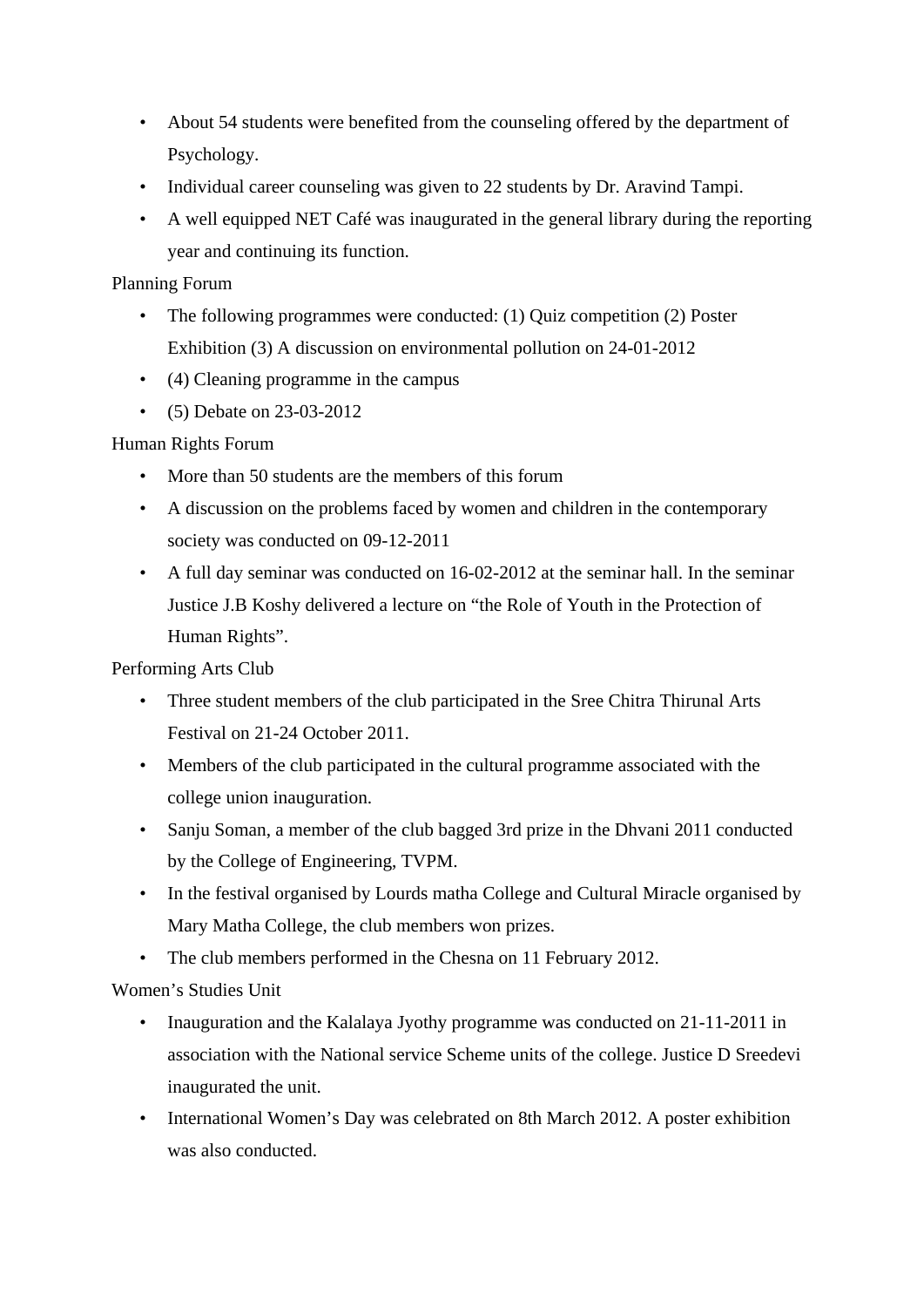• An Essay competition on Empower Rural Women-End Hunger and Poverty" and an Elocution competition on Women Empowerment in Kerala was conducted.

### Historia

• The P.G & Research Department of History has been publishing an annual Research Journal entitled Historia. The third issue of the journal was released on 20th march 2012 carrying ISSN Number. The cost of the journal was met partially by the fund allotted by P.T.A and partly from departmental fund.

### CBCSS System

• The CBCSS system has been functioning very well in the college due to the efforts of teachers like Sri. T. K. Valsan. All other teachers are doing their duties extremely well. All the extension/ co-curricular clubs are functioning well and the student involvement in these clubs are also praiseworthy.

### Achievements of Teachers

- Teachers of various departments have published research articles in journals. Many teachers presented papers in national and international seminars.
- The U.G.C has granted Major Research projects to two teachers of our College- Dr. I. G. Shibi, Department of Chemistry and Dr. A. Shaji, Department of History. Many other teachers are doing minor projects.
- Dr.K.L Vivekanandan is member syndicate, University of Kerala

Department wise performance at a glance

- Physics-(1) Organized a seminar on Nuclear Power plant on 30/01/12. Four experts from Nuclear power station, Kudankulam, **Sri. Soman Thomas** Additional chief engineer, Design & public awareness chairman, **Sri V.P Sunil** Senior Commissioning engineer , operation, **Sri V.D Ajith** , Scientific officer, Reactor physics group , and **Sri. S. Anil kumar**, Scientific officer participated in the seminar and presented papers. On 21/03/12 a field visit was conducted to **VSSC** for the Science club students.
- (2) Prof. K. Kochunarayanan has presented papers in two national seminars. Prof. Aranya has published one research paper. Prof. P.S. Amaladevi has participated in one national seminar.